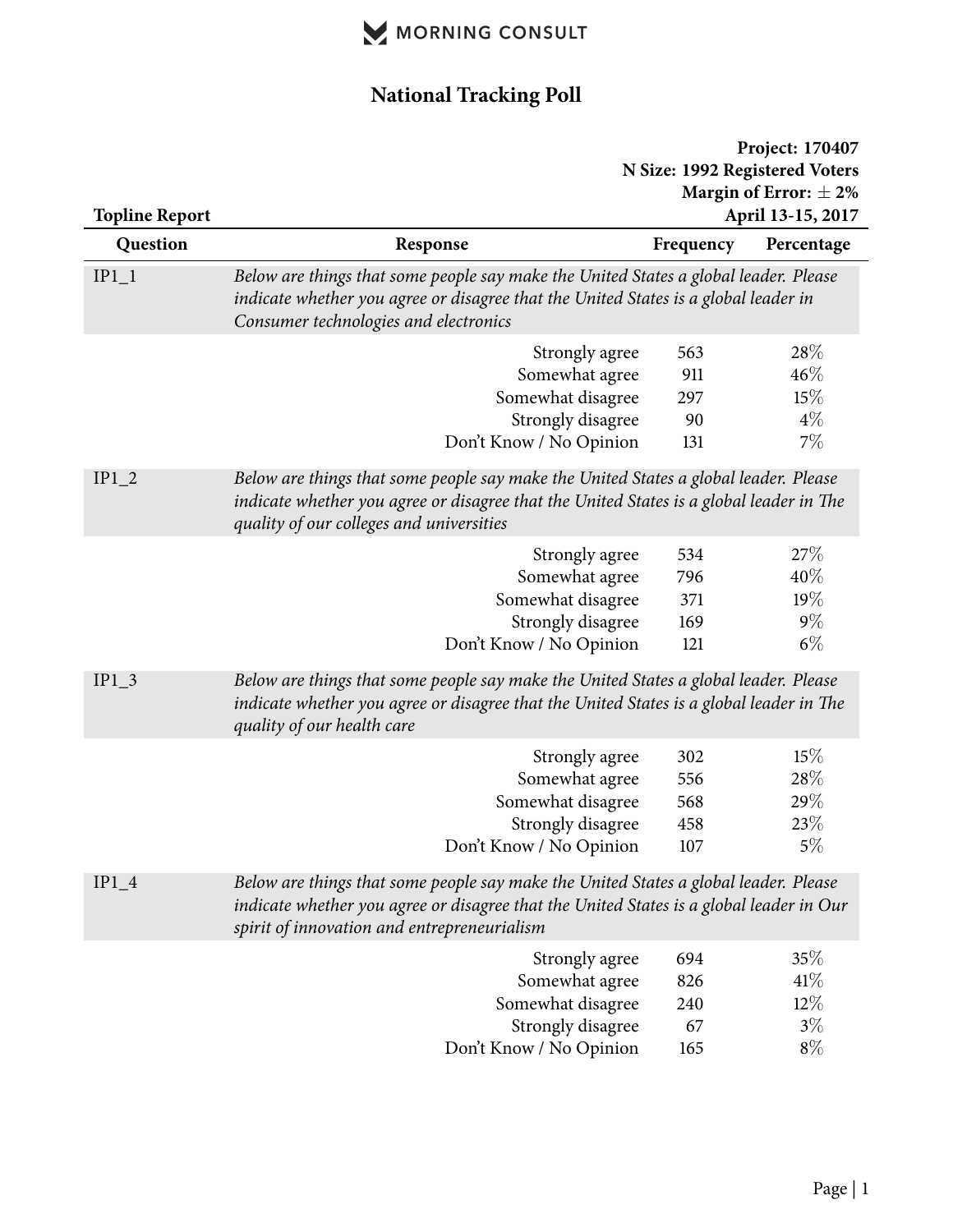# MORNING CONSULT

| Question        | Response                                                                                                                                                                                                                                                                   | Frequency   | Percentage  |
|-----------------|----------------------------------------------------------------------------------------------------------------------------------------------------------------------------------------------------------------------------------------------------------------------------|-------------|-------------|
| IP <sub>2</sub> | How important is it to you personally, if at all, that our country provides incentives for<br>companies to develop new and innovative products and services?                                                                                                               |             |             |
|                 | Extremely important                                                                                                                                                                                                                                                        | 631         | 32\%        |
|                 | Very important                                                                                                                                                                                                                                                             | 681         | 34%         |
|                 | Somewhat important                                                                                                                                                                                                                                                         | 419         | 21%         |
|                 | Not too important                                                                                                                                                                                                                                                          | 81          | $4\%$       |
|                 | Not at all important                                                                                                                                                                                                                                                       | 49          | $2\%$       |
|                 | Don't Know / No Opinion                                                                                                                                                                                                                                                    | 131         | $7\%$       |
| IP3             | Thinking about innovative products and services, which of the following would you<br>prefer, even if neither is exactly right?                                                                                                                                             |             |             |
|                 | A system where the government provides incentives for<br>inventors in the private sector to invest in research and<br>development and to bring new products and services to<br>the market                                                                                  | 1211        | $61\%$      |
|                 | A system where the government funds and directs<br>research and development and where the government is<br>responsible for bringing new products and services to<br>the market                                                                                             | 405         | 20%         |
|                 | Don't Know / No Opinion                                                                                                                                                                                                                                                    | 377         | 19%         |
| IP4             | Thinking about innovative products and services, which of the following would you<br>prefer, even if neither is exactly right?                                                                                                                                             |             |             |
|                 | A system where the government provides more<br>incentives for inventors in the private sector to invest in<br>research and development and to bring new products<br>and services to the market                                                                             | 1180        | 59%         |
|                 | A system where the government funds and directs more<br>research and development and where the government is<br>more responsible for bringing new products and<br>services to the market                                                                                   | 450         | 23%         |
|                 | Don't Know / No Opinion                                                                                                                                                                                                                                                    | 362         | $18\%$      |
| IP5_4NET        | In which of the following areas, if any, would you like to see our country provide more<br>incentives for companies to develop new and innovative products and services? Please<br>select all that apply. Alternative or renewable energy                                  |             |             |
|                 | Selected<br>Not Selected                                                                                                                                                                                                                                                   | 1316<br>676 | 66%<br>34%  |
| IP5_5NET        | In which of the following areas, if any, would you like to see our country provide more<br>incentives for companies to develop new and innovative products and services? Please<br>select all that apply. Treatments and cures for life-threatening diseases and illnesses |             |             |
|                 | Selected<br>Not Selected                                                                                                                                                                                                                                                   | 1651<br>341 | 83\%<br>17% |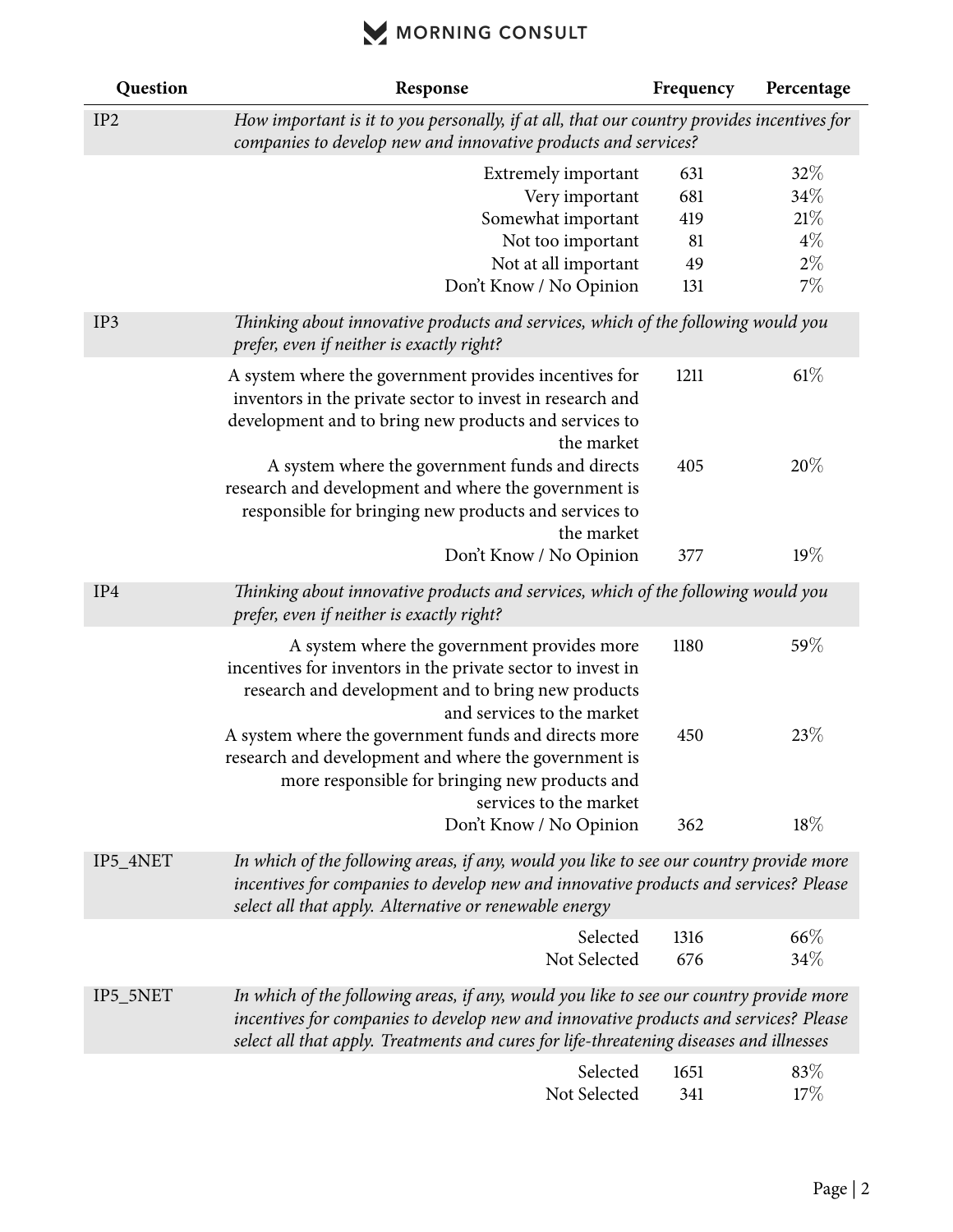### MORNING CONSULT

| Question        | Response                                                                                                                                                                                                                                                                                                               | Frequency   | Percentage   |
|-----------------|------------------------------------------------------------------------------------------------------------------------------------------------------------------------------------------------------------------------------------------------------------------------------------------------------------------------|-------------|--------------|
| IP5_6NET        | In which of the following areas, if any, would you like to see our country provide more<br>incentives for companies to develop new and innovative products and services? Please<br>select all that apply. Consumer electronics and technologies                                                                        |             |              |
|                 | Selected<br>Not Selected                                                                                                                                                                                                                                                                                               | 574<br>1418 | 29%<br>71%   |
| IP5_7NET        | In which of the following areas, if any, would you like to see our country provide more<br>incentives for companies to develop new and innovative products and services? Please<br>select all that apply. New films and music                                                                                          |             |              |
|                 | Selected<br>Not Selected                                                                                                                                                                                                                                                                                               | 212<br>1780 | 11%<br>89%   |
| IP5_8NET        | In which of the following areas, if any, would you like to see our country provide more<br>incentives for companies to develop new and innovative products and services? Please<br>select all that apply. Other (Please specify)                                                                                       |             |              |
|                 | Selected<br>Not Selected                                                                                                                                                                                                                                                                                               | 89<br>1903  | $4\%$<br>96% |
| IP <sub>6</sub> | Thinking about one item in the previous question: to the best of your knowledge, what<br>grade would you give the U.S. when it comes to providing incentives for companies to<br>develop new treatments and cures for life-threatening diseases and illnesses?                                                         |             |              |
|                 | A                                                                                                                                                                                                                                                                                                                      | 150         | $8\%$        |
|                 | B                                                                                                                                                                                                                                                                                                                      | 485         | 24%          |
|                 | $\mathsf{C}$                                                                                                                                                                                                                                                                                                           | 714         | 36%          |
|                 | D                                                                                                                                                                                                                                                                                                                      | 289         | 15%          |
|                 | $\mathbf{F}$                                                                                                                                                                                                                                                                                                           | 105         | $5\%$        |
|                 | Don't Know / No Opinion                                                                                                                                                                                                                                                                                                | 249         | $12\%$       |
| IP7             | As you may know, the U.S. government grants patent protection for new inventions.<br>Patent protection gives inventors exclusive rights to sell their products or services for a<br>limited period of time. How important, if at all, is patent protection for developing<br>new and innovative products and services? |             |              |
|                 | Extremely important                                                                                                                                                                                                                                                                                                    | 777         | 39%          |
|                 | Very important                                                                                                                                                                                                                                                                                                         | 675         | 34\%         |
|                 | Somewhat important                                                                                                                                                                                                                                                                                                     | 266         | 13%          |
|                 | Not too important                                                                                                                                                                                                                                                                                                      | 32          | $2\%$        |
|                 | Not at all important                                                                                                                                                                                                                                                                                                   | 18          | $1\%$        |
|                 | Don't Know / No Opinion                                                                                                                                                                                                                                                                                                | 226         | $11\%$       |

*Note:* Group proportions may total to larger than one-hundred percent due to rounding. All statistics are calculated for registered voters with demographic post-stratification weights applied.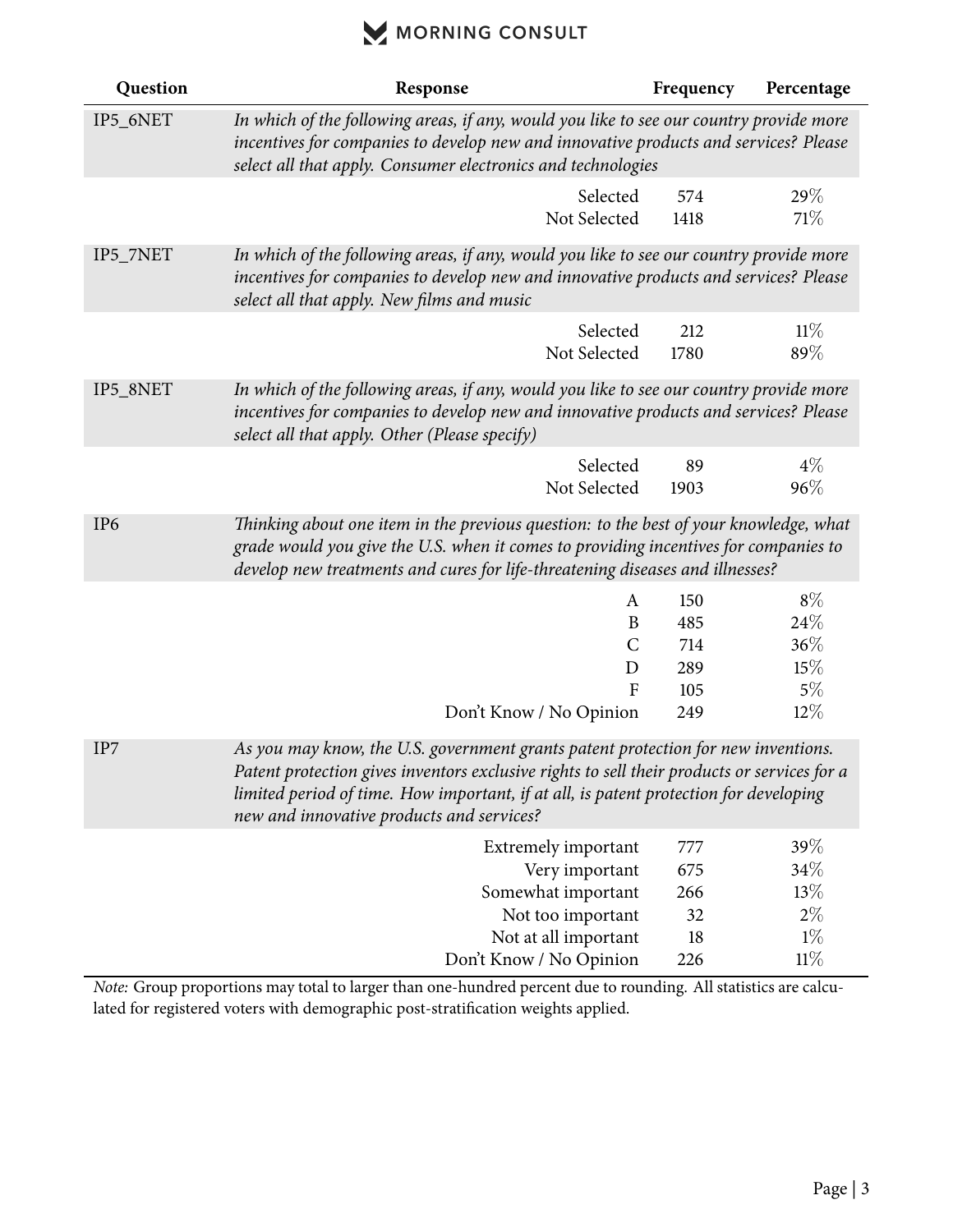# **Respondent Demographics Summary**

| Demographic | Group                                                                                                                                                            | Frequency                                      | Percentage                             |
|-------------|------------------------------------------------------------------------------------------------------------------------------------------------------------------|------------------------------------------------|----------------------------------------|
| xdemAll     | <b>Registered Voters</b>                                                                                                                                         | 1992                                           | 100%                                   |
| xdemGender  | Gender: Male<br>Gender: Female<br>$\boldsymbol{N}$                                                                                                               | 929<br>1063<br>1992                            | 47\%<br>53%                            |
| age5        | Age: 18-29<br>Age: 30-44<br>Age: 45-54<br>Age: 55-64<br>Age: 65+<br>$\boldsymbol{N}$                                                                             | 345<br>470<br>392<br>360<br>425<br>1992        | 17%<br>24\%<br>20%<br>18%<br>21%       |
| xpid3       | PID: Dem (no lean)<br>PID: Ind (no lean)<br>PID: Rep (no lean)<br>$\boldsymbol{N}$                                                                               | 664<br>684<br>645<br>1992                      | 33%<br>34%<br>32%                      |
| xpidGender  | PID/Gender: Dem Men<br>PID/Gender: Dem Women<br>PID/Gender: Ind Men<br>PID/Gender: Ind Women<br>PID/Gender: Rep Men<br>PID/Gender: Rep Women<br>$\boldsymbol{N}$ | 280<br>384<br>352<br>331<br>296<br>348<br>1992 | 14%<br>19%<br>18%<br>17%<br>15%<br>17% |
| xdemTea     | Tea Party: Supporter<br>Tea Party: Not Supporter<br>$\boldsymbol{N}$                                                                                             | 558<br>1423<br>1981                            | 28%<br>71%                             |
| xdemIdeo3   | Ideo: Liberal (1-3)<br>Ideo: Moderate (4)<br>Ideo: Conservative (5-7)<br>$\overline{N}$                                                                          | 688<br>469<br>629<br>1786                      | 35%<br>$24\%$<br>32%                   |
| xeduc3      | Educ: < College<br>Educ: Bachelors degree<br>Educ: Post-grad<br>$\boldsymbol{N}$                                                                                 | 1309<br>442<br>240<br>1992                     | 66%<br>$22\%$<br>$12\%$                |
| xdemInc3    | Income: Under 50k<br>Income: 50k-100k<br>Income: 100k+<br>$\boldsymbol{N}$                                                                                       | 1123<br>601<br>268<br>1992                     | 56\%<br>$30\%$<br>13%                  |

#### **Summary Statistics of Survey Respondent Demographics**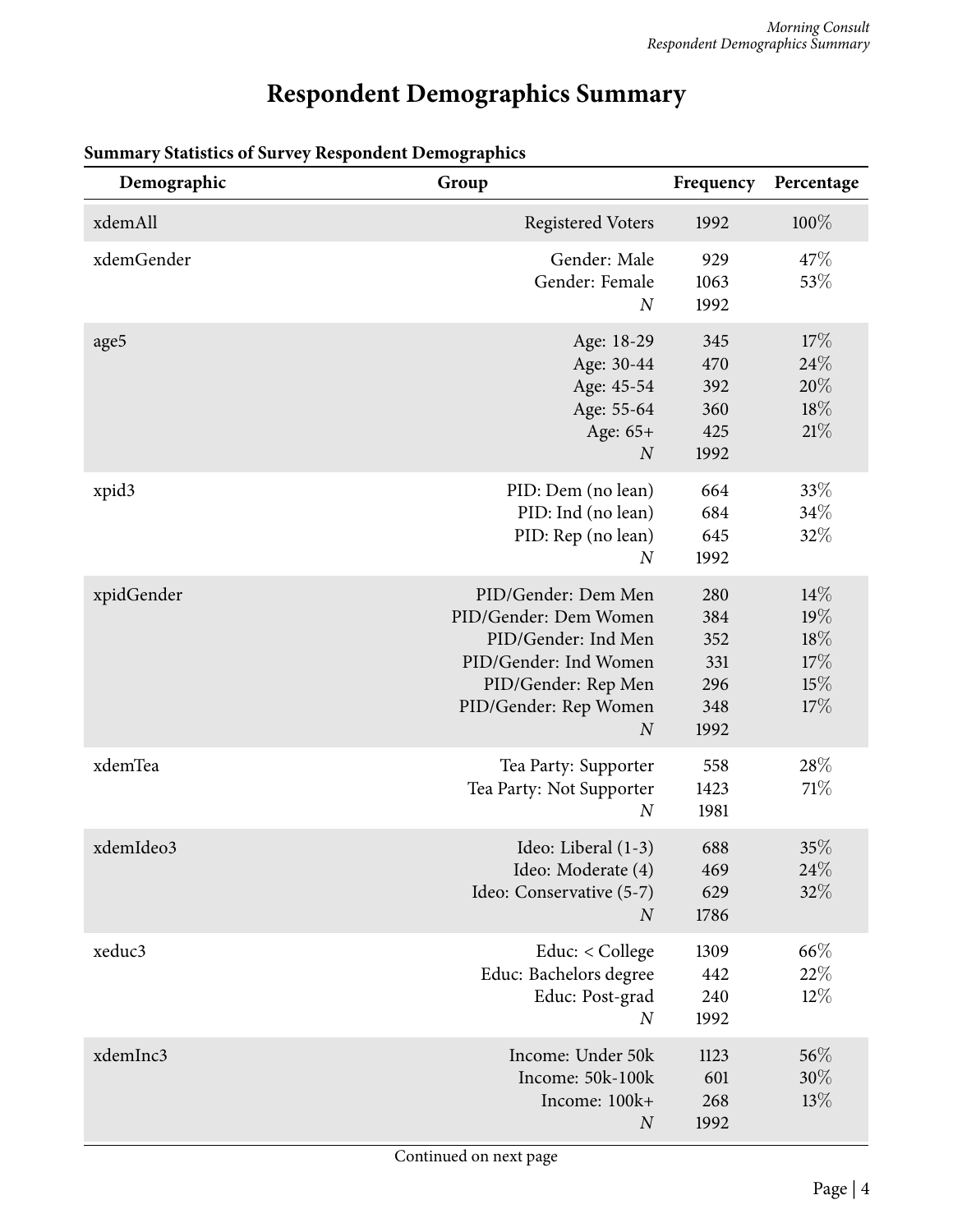| эйнний у этапэнсэ ог эйг үсу теэрөнистт гэснюдгарнгэ<br>Demographic | Group                                                                                                                                                                                              | Frequency                                                   | Percentage                                                    |
|---------------------------------------------------------------------|----------------------------------------------------------------------------------------------------------------------------------------------------------------------------------------------------|-------------------------------------------------------------|---------------------------------------------------------------|
| xdemWhite                                                           | Ethnicity: White                                                                                                                                                                                   | 1622                                                        | $81\%$                                                        |
| xdemHispBin                                                         | Ethnicity: Hispanic                                                                                                                                                                                | 178                                                         | $9\%$                                                         |
| demBlackBin                                                         | Ethnicity: Afr. Am.                                                                                                                                                                                | 256                                                         | 13%                                                           |
| demRaceOther                                                        | Ethnicity: Other                                                                                                                                                                                   | 114                                                         | $6\%$                                                         |
| xrelNet                                                             | Relig: Protestant<br>Relig: Roman Catholic<br>Relig: Ath./Agn./None<br>Relig: Something Else<br>$\boldsymbol{N}$                                                                                   | 505<br>420<br>494<br>320<br>1738                            | 25%<br>21%<br>25%<br>$16\%$                                   |
| xreligion1                                                          | Relig: Jewish                                                                                                                                                                                      | 45                                                          | $2\%$                                                         |
| xreligion2                                                          | Relig: Evangelical<br>Relig: Non-Evang. Catholics<br>$\boldsymbol{N}$                                                                                                                              | 626<br>547<br>1173                                          | $31\%$<br>27%                                                 |
| xreligion3                                                          | Relig: All Christian<br>Relig: All Non-Christian<br>$\boldsymbol{N}$                                                                                                                               | 1173<br>814<br>1987                                         | 59%<br>41%                                                    |
| xdemUsr                                                             | Community: Urban<br>Community: Suburban<br>Community: Rural<br>$\boldsymbol{N}$                                                                                                                    | 484<br>918<br>589<br>1992                                   | 24\%<br>46%<br>30%                                            |
| xdemEmploy                                                          | <b>Employ: Private Sector</b><br>Employ: Government<br>Employ: Self-Employed<br>Employ: Homemaker<br>Employ: Student<br>Employ: Retired<br>Employ: Unemployed<br>Employ: Other<br>$\boldsymbol{N}$ | 677<br>135<br>162<br>170<br>67<br>442<br>169<br>169<br>1992 | 34%<br>7%<br>$8\%$<br>$9\%$<br>$3\%$<br>22%<br>$8\%$<br>$8\%$ |
| xdemJobStatus                                                       | Job Type: White-collar<br>Job Type: Blue-collar<br>Job Type: Don't Know<br>$\boldsymbol{N}$                                                                                                        | 756<br>847<br>389<br>1992                                   | 38\%<br>43%<br>20%                                            |
| xdemMilHH1                                                          | Military HH: Yes<br>Military HH: No<br>$\boldsymbol{N}$                                                                                                                                            | 404<br>1588<br>1992                                         | 20%<br>80%                                                    |

#### **Summary Statistics of Survey Respondent Demographics**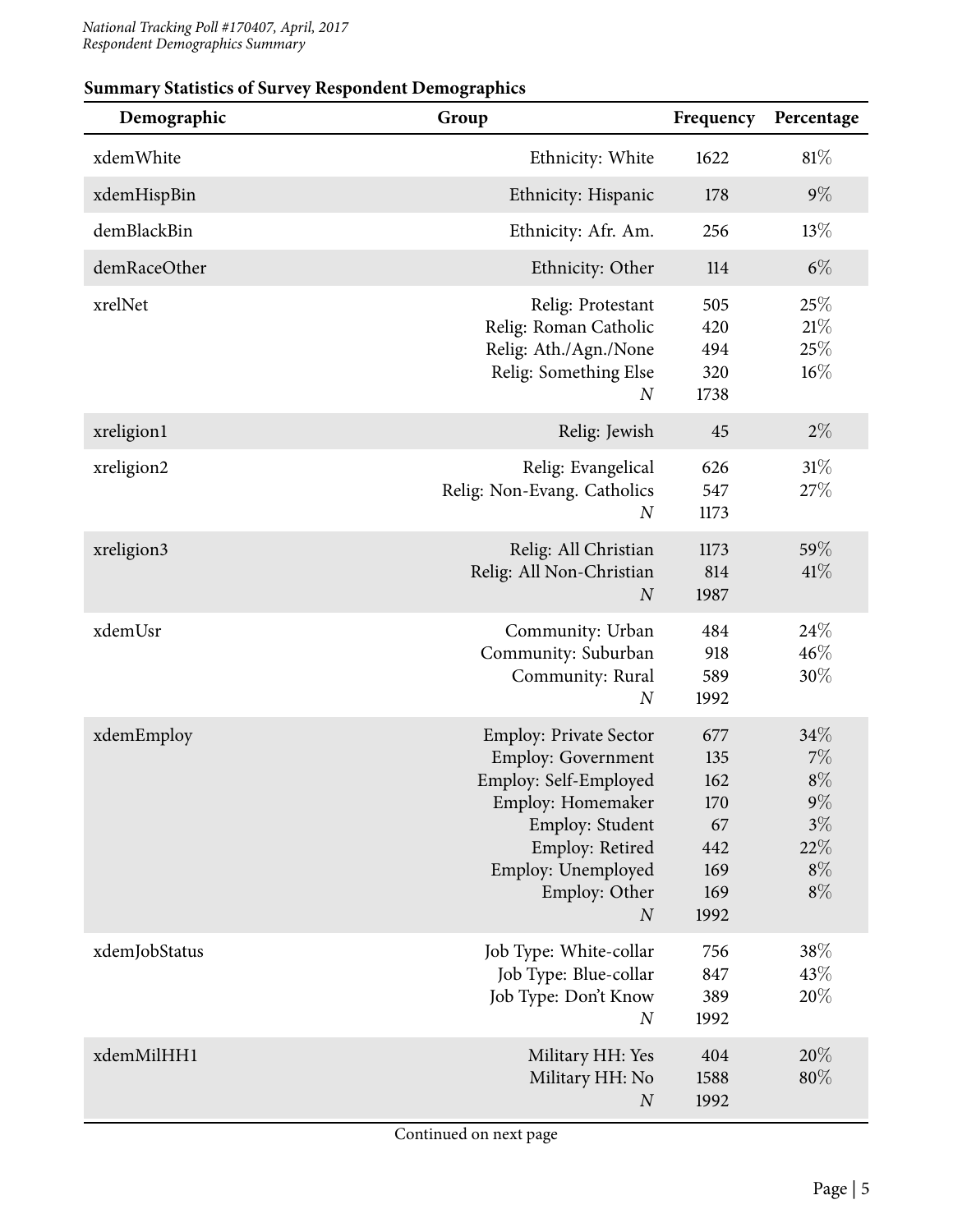| Demographic | Group                                                                                                                                                                                                                | Frequency                                                 | Percentage                                                    |
|-------------|----------------------------------------------------------------------------------------------------------------------------------------------------------------------------------------------------------------------|-----------------------------------------------------------|---------------------------------------------------------------|
| xnrl        | RD/WT: Right Direction<br>RD/WT: Wrong Track<br>$\overline{N}$                                                                                                                                                       | 933<br>1059<br>1992                                       | 47\%<br>53%                                                   |
| Q172        | <b>Strongly Approve</b><br>Somewhat Approve<br>Somewhat Disapprove<br><b>Strongly Disapprove</b><br>Dont Know / No Opinion<br>$\boldsymbol{N}$                                                                       | 443<br>510<br>247<br>658<br>135<br>1992                   | 22%<br>26%<br>12%<br>33%<br>$7\%$                             |
| xnr3        | #1 Issue: Economy<br>#1 Issue: Security<br>#1 Issue: Health Care<br>#1 Issue: Medicare / Social Security<br>#1 Issue: Women's Issues<br>#1 Issue: Education<br>#1 Issue: Energy<br>#1 Issue: Other<br>$\overline{N}$ | 542<br>444<br>360<br>260<br>96<br>143<br>74<br>73<br>1992 | 27\%<br>22%<br>18%<br>13%<br>$5\%$<br>$7\%$<br>$4\%$<br>$4\%$ |
| xsubVote16O | 2016 Vote: Democrat Hillary Clinton<br>2016 Vote: Republican Donald Trump<br>2016 Vote: Someone else<br>$\boldsymbol{N}$                                                                                             | 693<br>785<br>178<br>1656                                 | 35%<br>39%<br>$9\%$                                           |
| xsubVote12O | 2012 Vote: Barack Obama<br>2012 Vote: Mitt Romney<br>2012 Vote: Other<br>2012 Vote: Didn't Vote<br>$\boldsymbol{N}$                                                                                                  | 835<br>556<br>88<br>510<br>1990                           | 42%<br>28%<br>$4\%$<br>26%                                    |
| xreg4       | 4-Region: Northeast<br>4-Region: Midwest<br>4-Region: South<br>4-Region: West<br>$\boldsymbol{N}$                                                                                                                    | 364<br>470<br>740<br>419<br>1992                          | 18%<br>24\%<br>37%<br>21%                                     |

#### **Summary Statistics of Survey Respondent Demographics**

*Note:* Group proportions may total to larger than one-hundred percent due to rounding. All statistics are calculated with demographic post-stratification weights applied.